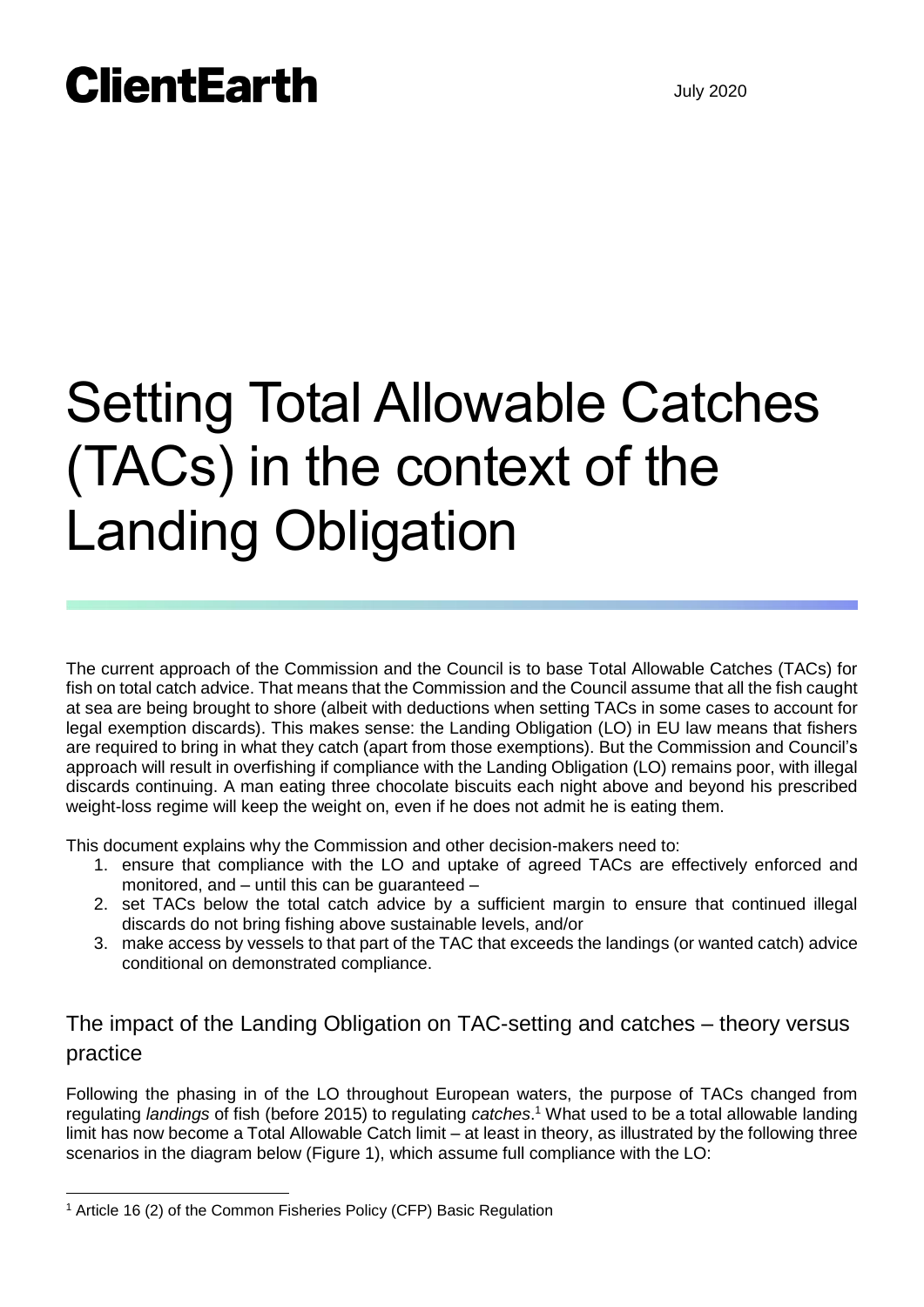**A**: before 2015, no LO meant TACs were based on landings (or 'wanted catch') advice;

**B**: 2015-2018, the partial LO meant TACs were based on landings advice plus quota top-ups; and **C**: from 2019 onwards, the full LO, without (C1) or with (C2) exemptions means that TACs are based on total catch advice (minus deductions where exemptions apply).



- = TACs or catches within this area are at or below scientific advice for landings (or 'wanted catch')
- = TACs or catches within this area are at or below scientific advice for total catches
- = TACs or catches within this area exceed scientific advice for total catches
- $\blacksquare$  = Part of the agreed TAC that is based on landings
- $\overline{z}$  = Part of the agreed TAC that is based on previous discards, now landed (i.e. 'quota top-up')<br>
= Legal discards beyond the agreed TAC, factored into TAC-setting (i.e. 'quota deduction')<br>
= Additional catches beyo
	- = Legal discards beyond the agreed TAC, factored into TAC-setting (i.e. 'quota deduction')
	- = Additional catches beyond agreed TAC, illegally discarded in the absence of compliance

#### *Figure 1: Different TAC-setting scenarios - Landing Obligation and compliance. This diagram refers to an individual hypothetical TAC example, but reflects a realistic discard rate as for example found for Irish Sea plaice.*

However, in reality, because of widespread non-compliance with the LO, we are facing scenario D illustrated above. Where actual catches are not limited to the agreed TAC, unreported discarding on top of the TAC will continue, bringing the total catch potentially far beyond the scientifically advised level. The diagram is based on a hypothetical TAC example, but reflects discard rates (here: around 50%) typically found in some stocks such as Irish Sea plaice. If these discard rates remain unchanged, this would mean for this example that the actual catch (including illegal discards) would exceed the agreed TAC by up to 100% if the TAC is fully exhausted and discarding continues as before, i.e. if there is no compliance at all (worst case scenario).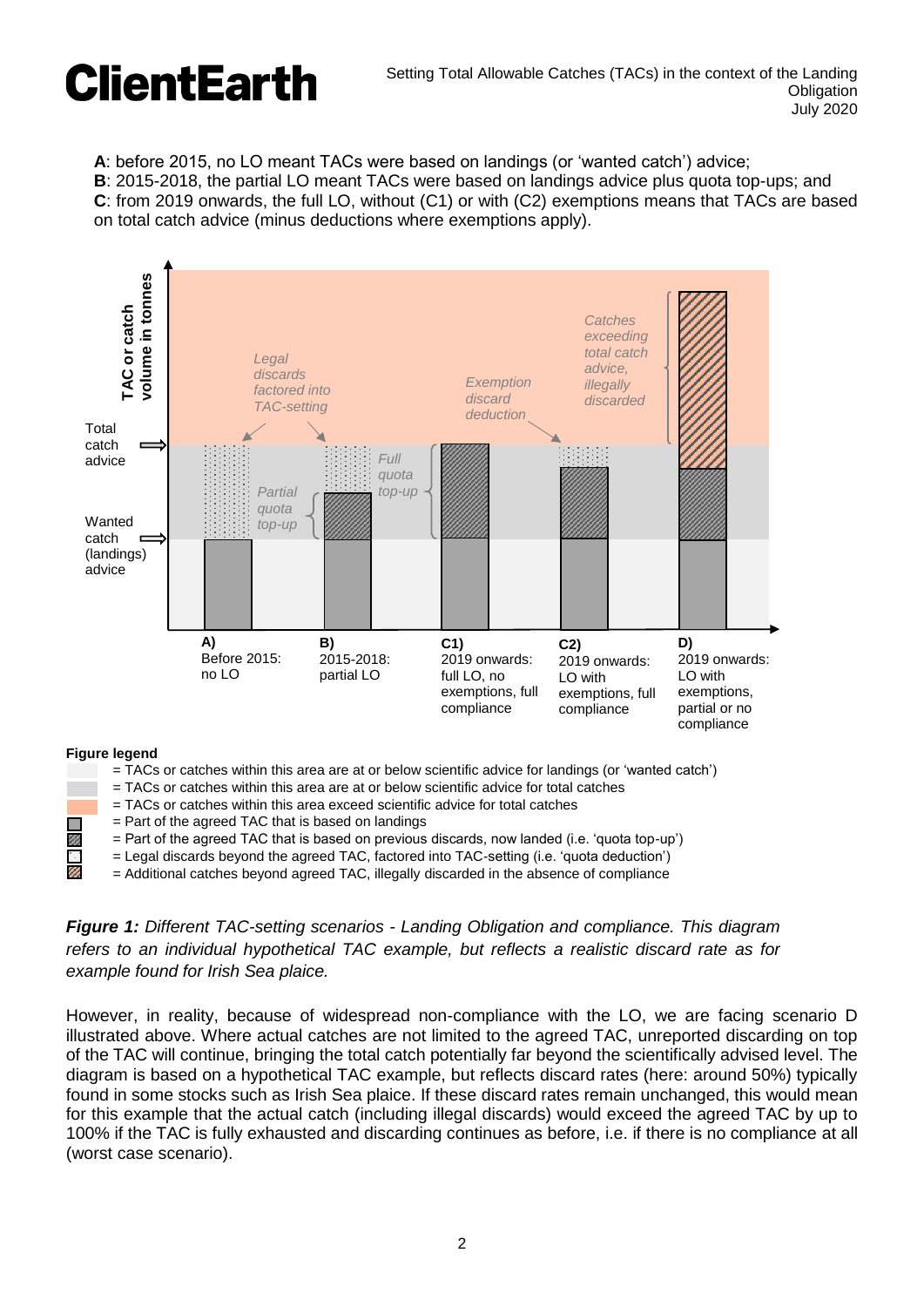Clearly, the Commission's and Council's approach to base TACs on total catch advice could result in considerably higher catches than scientifically advised if compliance with the LO remains poor.<sup>2</sup> The extent of this issue will be exacerbated if the TAC is set above scientific advice to begin with. Like the dietician puzzling over her patient's weight, the Commission and the Council need to take into account what they ought to know is really happening with those biscuits.

### Conclusion: ensure full compliance or set TACs below total catch advice

This leaves the Commission and other decision-makers with three options if they are to ensure that actual catch levels are sustainable:

- 1. (Priority) Effectively enforce the LO to ensure full compliance, for example with Remote Electronic Monitoring (REM) Tools, as a precondition for setting TACs at the advised catch levels; or
- 2. (If compliance is not ensured) Set TACs below the advised catch levels by a sufficient margin to ensure that the sum of reported landings and illegal discards does not exceed scientific advice; and/or
- 3. (If compliance is not ensured) Develop approaches for making access to what used to be considered the 'quota top-up' conditional on demonstrating compliance and/or full catch accountability.

<sup>&</sup>lt;sup>2</sup> The scale of the issue will of course differ by stock, depending on the respective discard rates, exemptions in place, and fishery-specific compliance levels, but for stocks with high discard rates the impact could be huge.